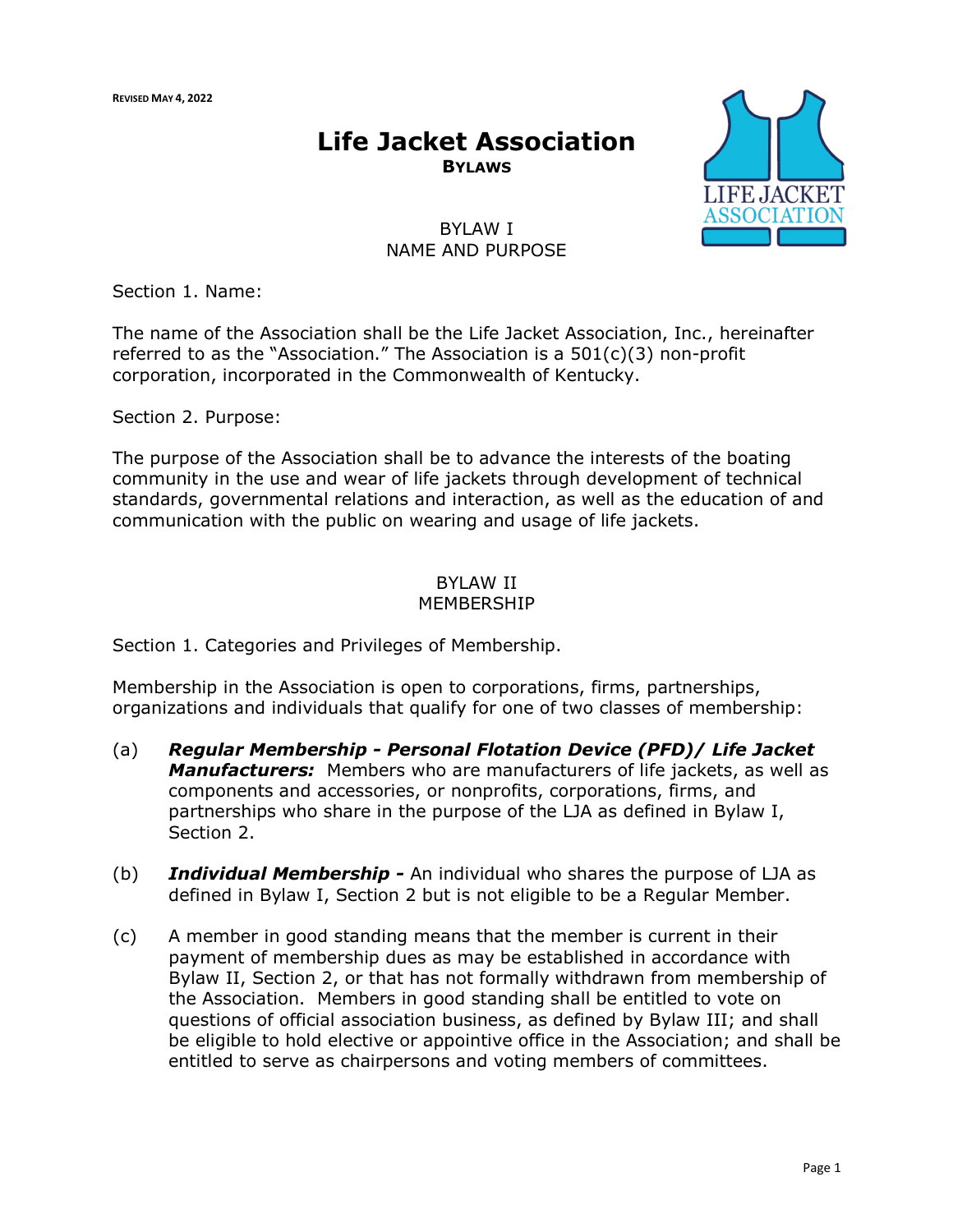Section 2. Membership Dues.

1. The amount of any annual membership dues to be assessed for the membership categories as defined in Bylaw II, Section 1, shall be established by a majority vote of the members of the Executive Board present and voting at a meeting of the Board as defined in Bylaw IV, Section 1, Subsection F.

Section 3. Termination of Membership

The terminating authority shall be the Executive Board who may terminate any membership upon occurrence of any of the following events:

- A. The resignation of the member;
- B. The failure of a member to pay dues for a period of 60 days after the date upon which the dues become delinquent.
- C. The determination of the Board that the member has failed in a material and serious degree to observe the Bylaws, policies and other governance documents of this Organization.

#### BYLAW III

## MEETINGS OF THE ASSOCIATION MEMBERSHIP

Section 1. Conferences.

Regular meetings of the Association, which shall include a program on matters of substantive interest to the membership and a session during which the official business of the Association shall be transacted, shall be called "conferences" and shall be held at least annually

Section 2. Business Meeting.

A meeting of the general members will be held in conjunction with LJA's conference. A notice of such meeting shall be included as part of the conference agenda, which will be distributed to the general membership a minimum of 30 days in advance.

Section 3. Registration Fees.

Registration fees for annual or other conferences or meetings of the Association shall be in such amount as may be determined by the Executive Board, provided that the amount of the registration fee shall be contained in the notice of the conference or meeting. Registration fees for persons other than members of the Association defined in Bylaw II, Section 1, who may desire to attend conferences of the Association, with or without invitation, shall be established at the discretion of the Executive Board.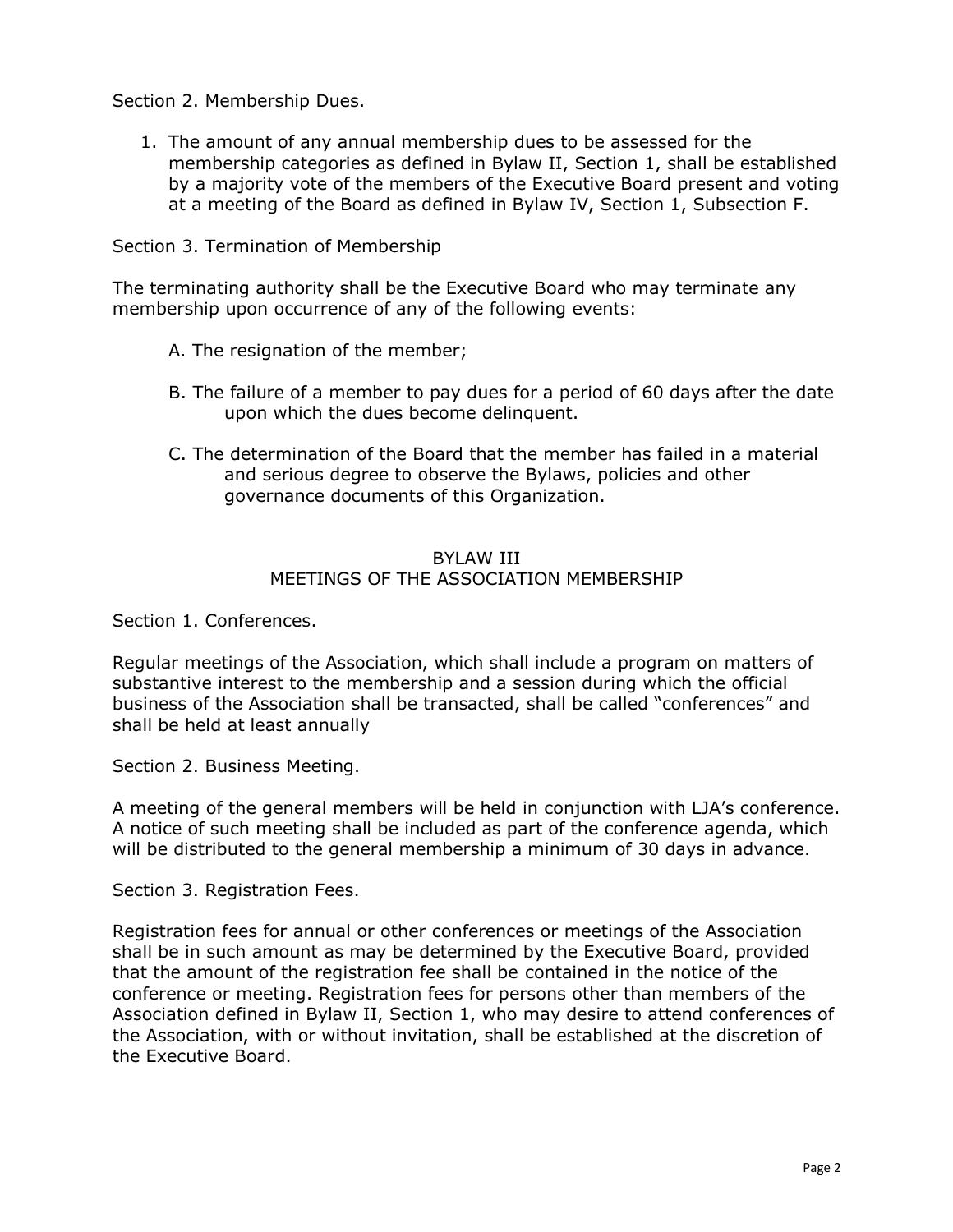Section 4. Quorum.

No business meeting conducted during an annual or other conference or special meeting of the Association members shall be official unless there is a quorum present. A quorum shall consist of a majority of the members in good standing in attendance at the annual business meeting.

Section 5. Voting.

- A. At any business meeting, on all questions before the Association, each member in good standing shall be entitled to one vote.
- B. At any business meeting, all action on motions, resolutions and other official Association business which requires a vote shall be by voice vote, except when a roll call vote is requested by at least three members; or when a secret ballot is used in the case of multiple nominations for an elective office of the Executive Board.

Section 6. Parliamentary Procedure

All business meetings of the Association shall be conducted in accordance with Robert's Rules of Order, revised, so far as practicable.

Section 7. Conducting Interim Business.

In the interim between conferences, or in lieu of calling a special meeting of the Association membership, the Executive Board, as a plenary, may put forth measures to be voted on by the eligible members of the Association, as defined in Bylaw II, through mail balloting or through a combination of mail balloting and other communication and tabulation systems as may be open and accessible to the members of the Association. Such systems and procedures are subject to Executive Board approval and shall be described in the policies of the Association. In no event, however, shall any procedure accommodate less than thirty (30) days between the date of issuance and the deadline for response by the members eligible to vote on Association matters.

### BYLAW IV GOVERNANCE AND MANAGEMENT OF THE ASSOCIATION

Section 1. Executive Board.

A. Executive Board as Governing Body.

The Association shall be governed by an Executive Board, hereinafter referred to as the "Board," and which shall act in trusteeship to the members of the Association, formulate the policies of the Association, and generally supervise their execution by the Officers of the Association as defined in Bylaw IV, Section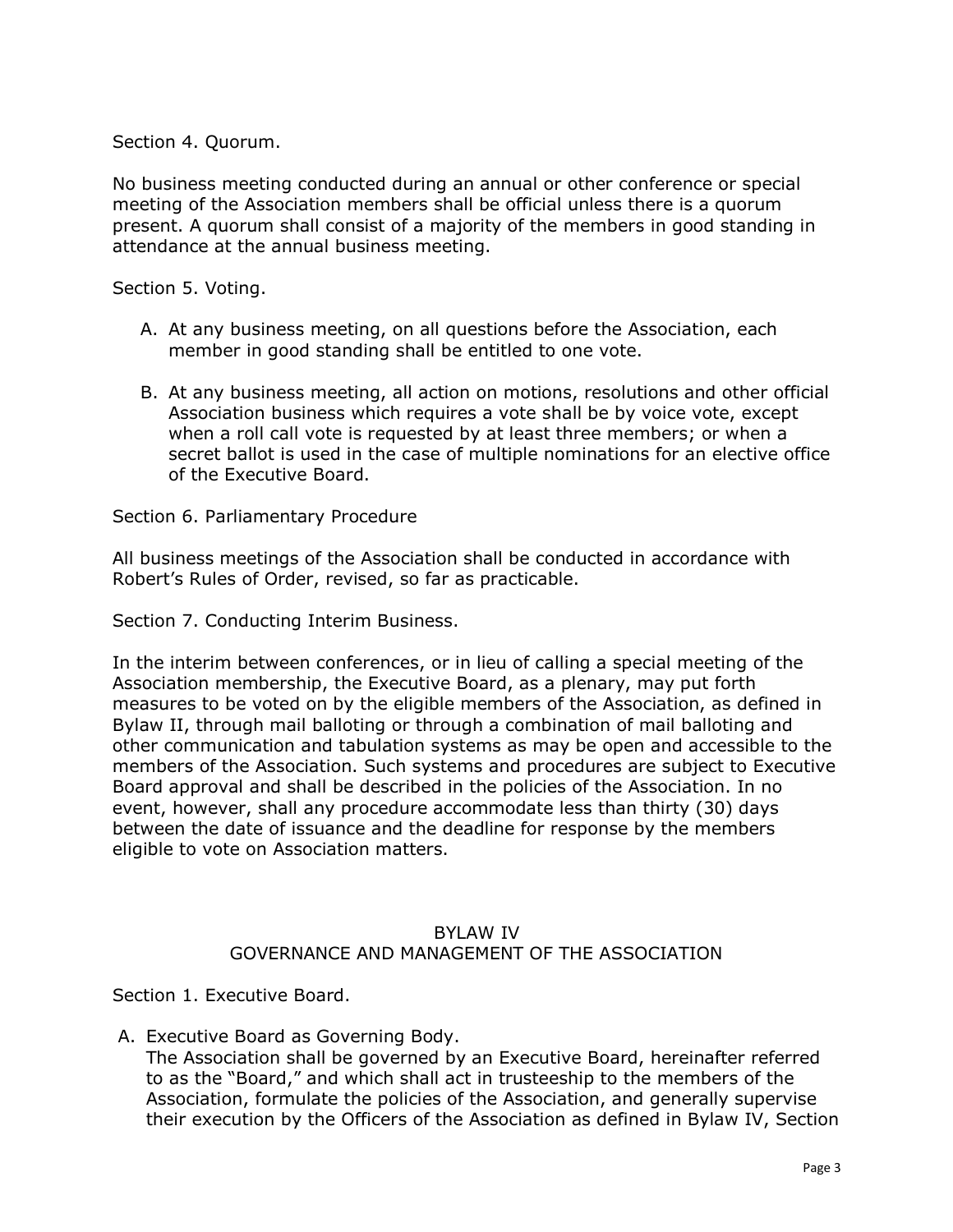2 of this Bylaw. The Board shall develop and maintain policies to guide the activities of the Association.

B. Composition.

The Board shall consist of seven members including the Officers, defined in Bylaw IV, Section 2 as the President, Vice President, Treasurer and Past President; and three additional members. The Board shall be comprised solely of representatives of the members in good standing eligible to hold elective Association offices under the terms of Bylaw II, Section 1.

C. Tenure of Office.

The terms of office for all members of the Executive Board shall be for three (3) years. The terms for board members shall be staggered and shall begin on the first day following the conference at which they were elected and end on the last day of the conference at which their successors are elected. Board members shall be eligible for one additional three (3) year term not to exceed a total of two (2) consecutive terms. The terms of board members shall run concurrently with the terms of Officers.

The terms of office for the Officers including President, Vice President, and Treasurer shall be for two-years, beginning on the first day following the conference at which they were elected and ending on the last day of the conference at which their successors are elected. The Past President shall serve as an Officer until such time as the incumbent President completes the term for that office. Provisions for the nomination and election of board members shall be as described in Bylaw V*.*

A vacancy on the Executive Board, other than the President, created when the member resigns, is removed from office, is elected to another office before completing the term of the position for which they were elected, or is no longer eligible for membership as provided by Bylaw II, Section 1, shall be filled by the President's nomination of a person eligible to hold elective office under the terms of Bylaw II, Section 1, and confirmation by affirmative vote of a majority of the remaining Board members. The person appointed to fill the vacancy shall be inaugurated upon such approval of the Board and shall serve until the next scheduled election, as described in Bylaw V. The balance of the term for that office, if any remains, shall be filled at that election.

The Vice President shall assume the responsibilities of the President in the event of the President's resignation or removal from, or ineligibility for office and shall serve in that capacity until the next scheduled election, as described in Bylaw V.

Any member of the board may resign at any time by giving written notice to the President, or if the member resigning is the President, to the Vice President. Any resignation shall be effective immediately unless a certain date is specified for it to take effect. Acceptance of any resignation shall not be necessary to make it effective.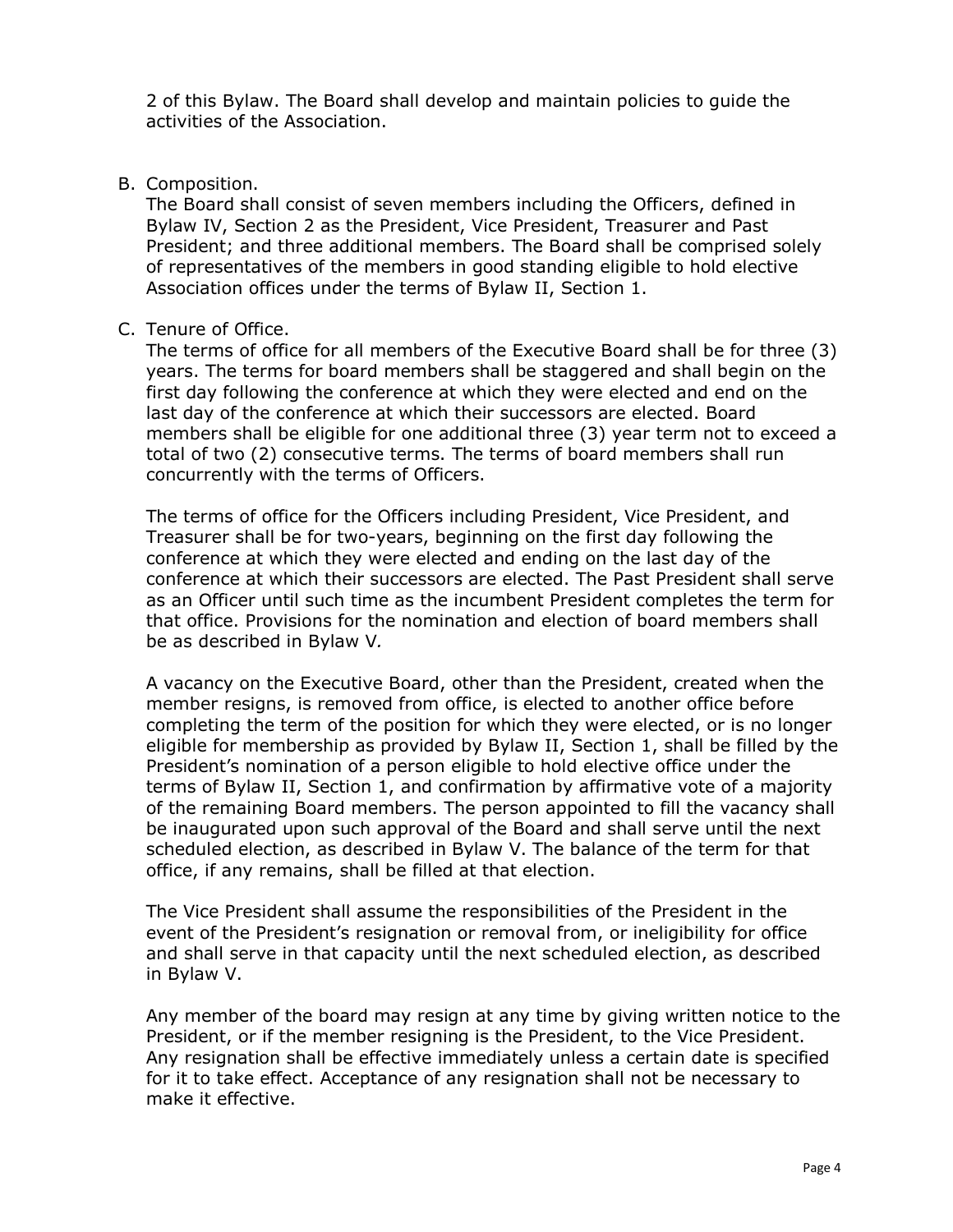Any member of the board may be removed from office, with or without cause, by the affirmative vote of a majority of the representatives of the Association's members in good standing and present and voting at a business meeting of the membership as defined in Bylaw III, Section 2 or at a special meeting of the membership as defined in Bylaw III, Section 7.

D. Powers and Duties.

The Board shall have general authority over the funds, property and management of the Association. In addition to the legal, fiduciary and ethical responsibilities defined elsewhere in these Bylaws and as further defined in the policies of the Association, the Board shall:

- 1. Oversee and set policies on the fiscal, budgetary, audit, and administrative affairs of the Association and authorize their implementation;
- 2. Determine and periodically evaluate the Association's mission and purpose, and the performance of the Board and the Association in that regard;
- 3. Ensure the availability of adequate fiscal and human resources for operating and maintaining the Association;
- 4. Establish and periodically evaluate the direction and content of all programs, products and services sponsored by the Association;
- 5. Promote the Association's interests and image;
- 6. Prepare the agenda for the business meeting or meetings that shall occur at an annual or other conference of the Association.
- E. Reimbursement. Members of the Board

Members of the board shall not be compensated for the fulfillment of their duties as Board members or as Officers of the Association. However, members shall be eligible for reimbursement of such expenses as may be incurred in the fulfillment of these duties. Such reimbursement and related procedures shall be as described in the policies of the Association*.*

F. Meetings of the Board.

The Board shall meet as a plenary at least one (1) time a year in conjunction with a conference of the Association, and may meet additional times subject to the call of the President. A special meeting of the Board must be called upon the written request of any four (4) members of the Board. Should the President fail to call a meeting of the Board upon the request, the Vice President shall be authorized to call such a meeting. At least thirty (30) days notice of such a meeting must be given to the members of the Board and such notice must state the purpose of the meeting and specific agenda items to be discussed. Notice may be delivered by postal mail, telephone, telefacsimile, electronic mail or other communication system open and accessible to all members of the Board.

1. Quorum. One half of the current Board membership, plus one shall constitute a quorum for purposes of an in-person meeting or for conducting interim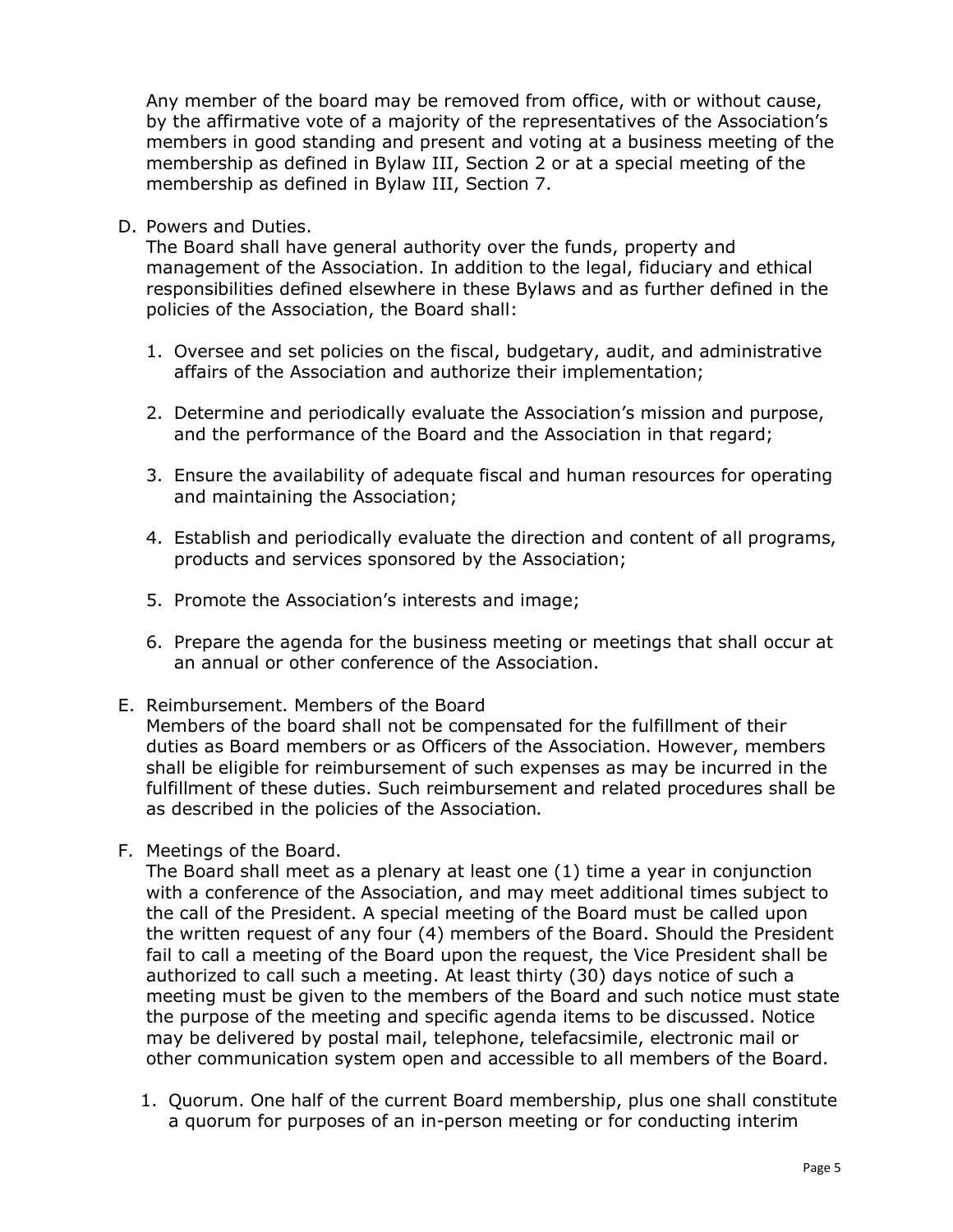business according to the provisions of Bylaw IV, Section 1, Subsection F, Paragraph 6.

- 2. Manner of Acting. Except as otherwise expressly required by law, the Articles of Incorporation of the Association, or these Bylaws, the affirmative vote of a majority of members of the Board present at any meeting of the Board at which a quorum is present shall be the act of the Board. Each Board member shall have one vote. A vote may not be cast by anyone other than the member elected to the Board.
- 3. Order of Business. Meetings of the Board shall include, at minimum, the following agenda items: roll call of attendees, approval of minutes from previous meeting, report from the President, report from the Treasurer. The meeting also shall include the transaction of other new and unfinished business as the Board may wish to discuss.
- 4. Location of Meetings. One meeting of the Board shall be conducted in conjunction with a conference of the Association. Other meetings of the Board shall be held at times and places as designated by the President or the Executive Board.
- 5. Parliamentary Procedure. All meetings of the Board shall be conducted in accordance with Robert's Rules of Order, revised, so far as practicable.
- 6. Conducting Interim Business. In lieu of calling special meetings, the Board may discuss issues and vote on motions in the interim between formal meetings through a communication system open and accessible to all members of the Board. Motions may be issued through this system by any member of the Board, must be clearly stated and accompanied by explanation of intent, and must specify a closure date for response. A motion shall be considered as seconded upon response to that motion by any other Board member. A record of all motions and outcomes shall be certified by the Vice President.
- 7. Communication with Association Membership. The Board shall prepare summary minutes of its meetings and shall submit the minutes to the members of the Association within sixty (60) days after completion of the meeting.
- G. Conflicts of Interest.

For purposes of this subsection, a "conflict of interest" shall include but not be limited to, any transaction by or with the Association in which a Board member has a direct or indirect personal interest, or any transaction in which a Board member is unable to exercise impartial judgment or otherwise act in the best interests of the Association. The Board shall adopt and enforce a conflict of interest policy in accordance with these Bylaws and consistent with Kentucky Revised Statute 273.219.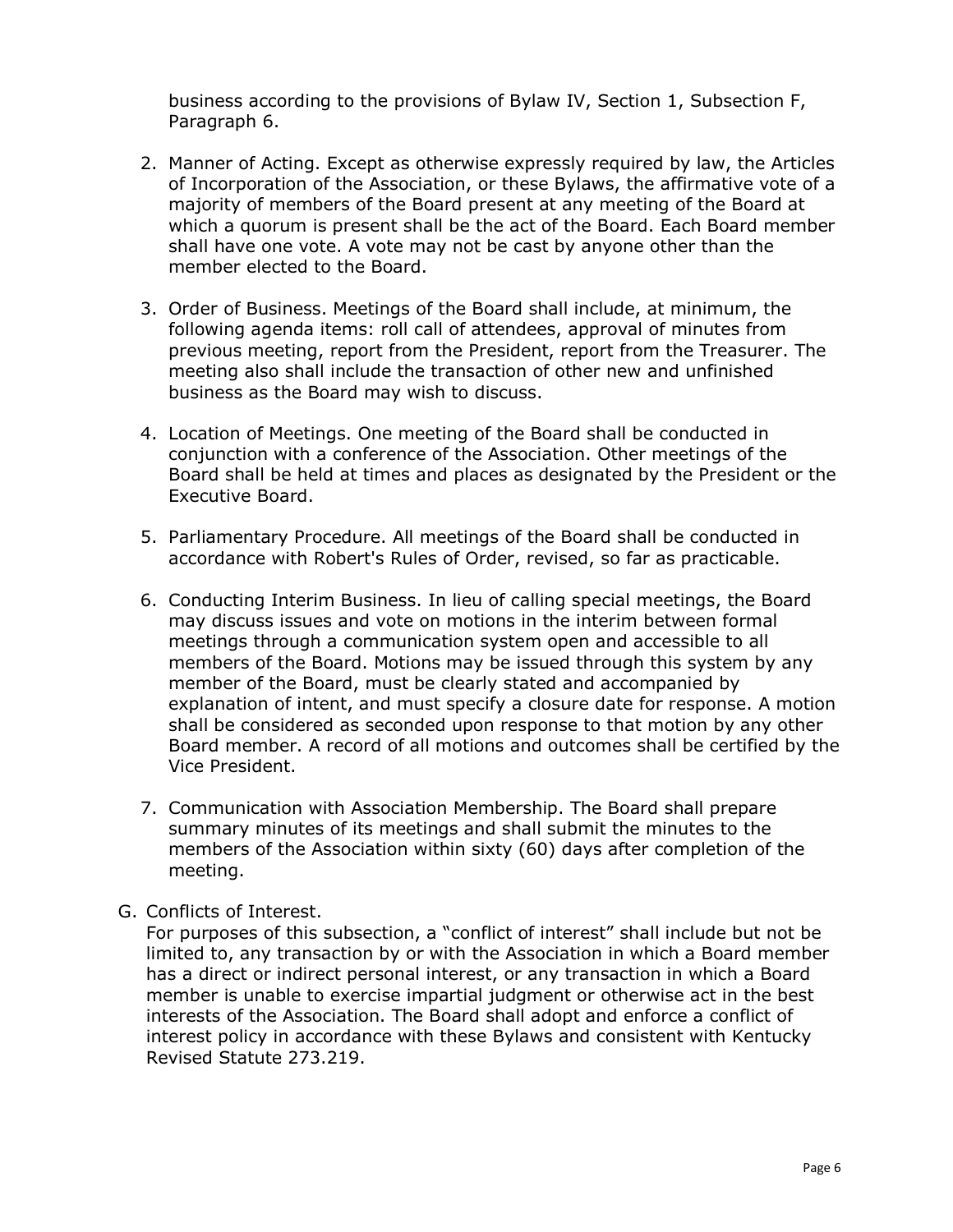### H. Committees of the Board.

The Board as a plenary or the President shall have the authority to create committees of the Board for the purpose of informing and assisting in its work and policymaking. Such committees shall in no way supplant the Board's responsibilities or obligations as a plenary. The following shall be among the areas addressed by Board committees: financial management of the Association: the financial management of the "Life Jacket Label Fund"; the development of the Board and other governance matters; the resource development of the Association; and Board nominations and elections. Such committees shall be comprised of members of the Executive Board, and may include as appropriate other eligible members of the Association as defined in Bylaw II, Section 1. The objectives, operations, procedures and tenure of such Board committees shall be as detailed in the policies of the Association*.*

#### Section 2. Officers.

A. Officers Defined.

The Officers of the Association shall be the President, Vice President, Treasurer, and Past President. Each Officer shall be bound by the Association's Articles of Incorporation, these Bylaws, the policies of the Association, and any other actions taken by the Board, and shall have additional authority as may be conferred by formal resolution of a majority of the Board or as may be granted by the eligible members of the Association as defined in Bylaw II, Section 1.

B. Powers and Duties.

The Officers shall have such powers and duties as are defined in this subsection and elsewhere in these Bylaws, and shall include any additional authority as may be given them by formal resolution of the Executive Board and incorporation into the policies of the Association.

- 1. President. The President is the chief elected officer of the Association and shall direct the overall affairs and operations of the Executive Board; preside over all meetings of the Executive Board and of the Association; and perform all other such duties as shall be authorized in these Bylaws or as the Executive Board may authorize and as may be defined in the policies of the Association.
- 2. Vice President. The Vice President shall assist the President in directing the affairs and operations of the Executive Board; act as presiding officer at meetings in the absence of the President; as Secretary of the Association, certify the integrity of the records and transactions of the Association and the Board; and perform all other such duties as shall be authorized in these Bylaws or as the Executive Board may authorize and as may be defined in the policies of the Association.
- 3. Treasurer. The Treasurer shall serve as the primary steward of the financial resources of the Association by ensuring the accurate recording and reporting of the Association's financial transactions, the adherence to an annual budget, and the performance and presentation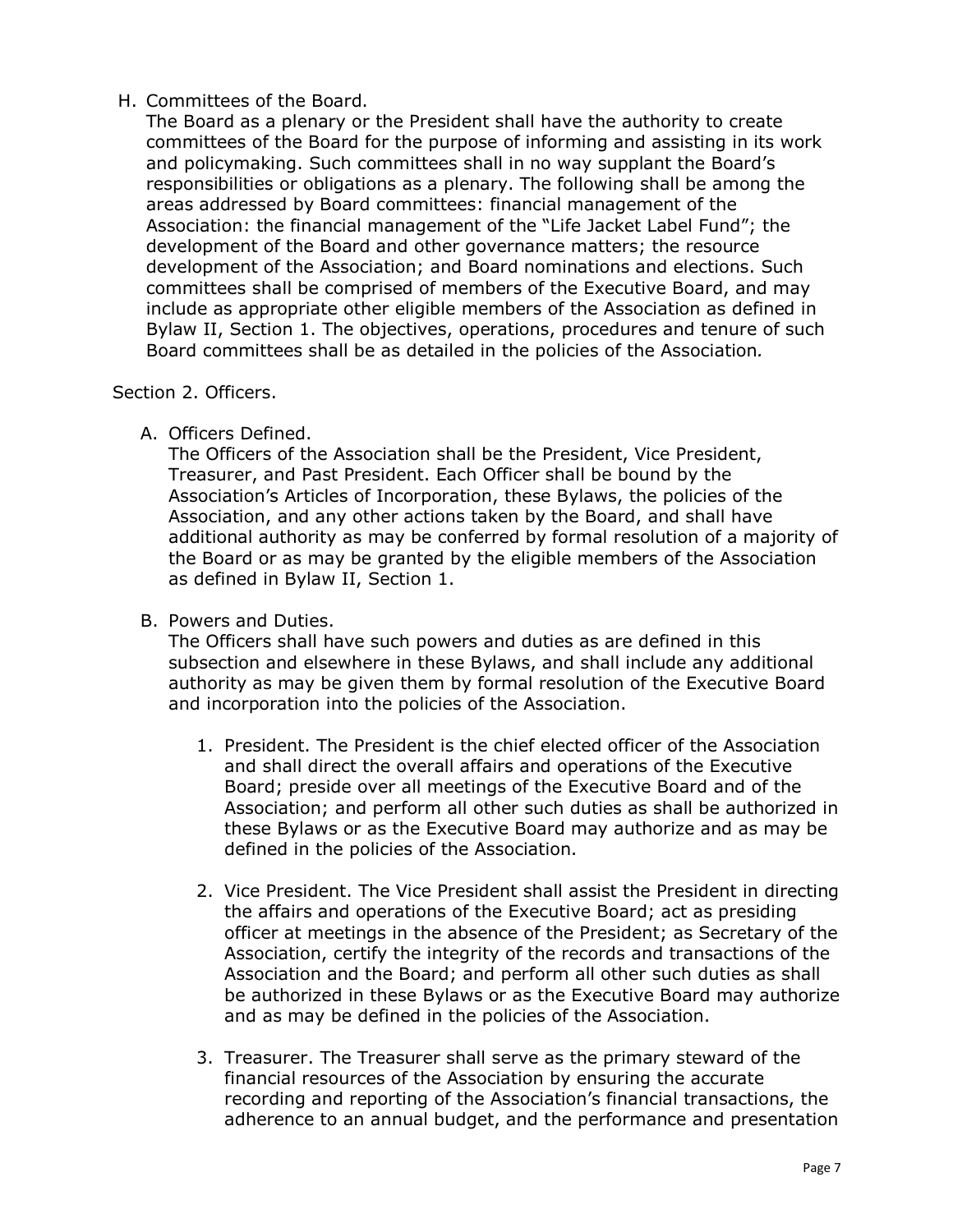of an annual financial audit by a qualified independent audit firm; and perform all other such duties as shall be authorized in these Bylaws or as the Executive Board may authorize and as may be defined in the policies of the Association.

4. Past President. The Past President shall serve as an advisor to and assist the President as requested, and perform all other such duties as shall be authorized in these Bylaws or as the Executive Board may authorize and as may be defined in the policies of the Association.

Section 3. Committees and Task Forces of the Association.

There shall be task forces, administrative and policy committees of the Association that shall report to and assist the Executive Board in accomplishing the Association's mission and strategic plan. The committees shall be comprised of Association members eligible for committee membership under the terms of Bylaw II, Section 1. The President of the Association shall appoint all committee chairpersons not later than the first meeting of the Executive Board following the conference at which elections are conducted. During their term of office, members of the Executive Board shall be disqualified from serving as chairpersons or vice chairpersons of any committee defined as a policy committee of the Association. The jurisdiction, objectives, operations, procedures and tenure of the administrative and policy committees of the Association shall be as detailed in the policies of the Association.

### BYLAW V NOMINATIONS AND ELECTIONS

Section 1. Eligibility for Membership on Executive Board.

Members in good standing as defined in Bylaw II, Section 1, Subsection A shall be eligible for nomination and election to the Executive Board.

Section 2. Nominations.

A. Nomination by Committee.

The Board committee that has jurisdiction over nominations and elections shall secure the consent of at least one (1) eligible representative of the association, as defined in Bylaw II, Section 1, to be a candidate for each open position on the Executive Board. The committee shall identify candidates to reflect industry balance among all board member positions. Additional qualifications, skills and characteristics as may be required for the achievement of Executive Board duties and responsibilities, and the operations, procedures and tenure of this Board committee shall be as detailed in the policies of the Association.

B. Slate of Candidates.

The slate of candidates recommended by the committee to the Executive Board and accepted by the Board shall be announced to the eligible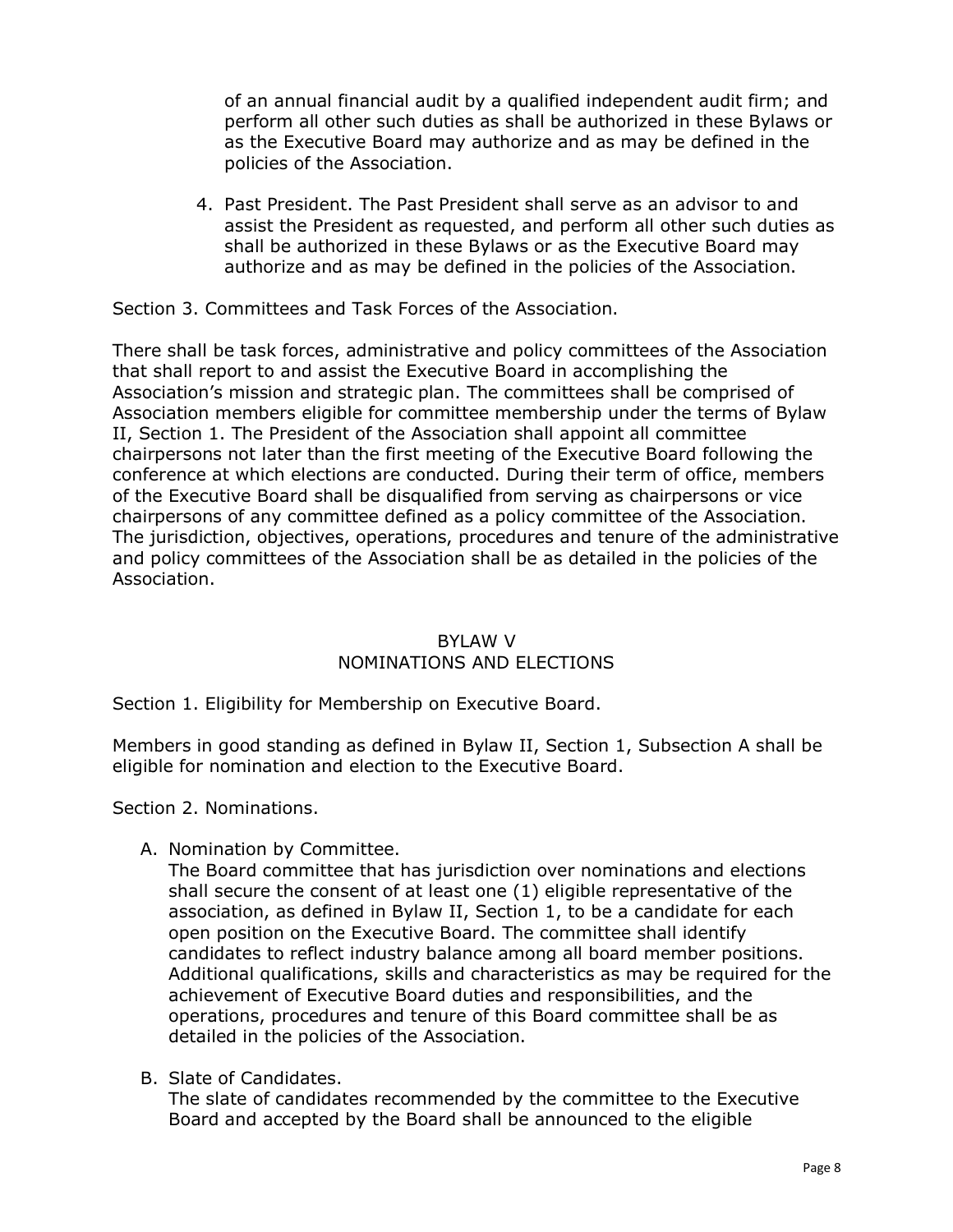representatives of the membership in good standing at least thirty (30) days prior to the day of the election. Such announcement may be delivered by postal mail, telephone, telefacsimile, electronic mail, or any other communication method open and accessible to them.

C. Nominations from the Floor.

During the business meeting at which the election is to be conducted, any eligible member, as defined in Bylaw II, Section 1, shall be allowed to place into nomination their name or the name of another eligible member for any open member position on the Executive Board.

Section 3. Elections.

A. General Election for the Executive Board.

The election for open positions on the Executive Board shall be conducted during a scheduled annual business meeting of the Association, as defined in Bylaw III, Section 2.

B. Voting.

Voting on each open board member position shall be conducted as defined in Bylaw III, Section 6.

C. Election Determination.

A candidate shall be elected to an open position upon the affirmative vote of a majority of the representatives of the Association's members in good standing, as defined in Bylaw II, Section 1, and present and voting at the business meeting at which the election is conducted. The winning candidate shall begin and end their term of office as defined in Bylaw IV, Section 1.

D. Election of the Officers.

The Board shall elect the Officers from among its eligible, seated members. The election shall take place at a Board meeting conducted immediately after the annual business meeting of the Association at which Board elections were conducted. Prior to the adjournment of the annual conference at which the business meeting was conducted, the outgoing President of the Board shall convene a meeting of the full Executive Board for the sole purpose of selecting the Board Officers defined in Bylaw IV. If the outgoing President is no longer eligible to serve on the Board following the election of the Board members conducted during the annual business meeting of the Association, the outgoing Vice President shall convene and preside at the Board meeting until such time as a successor is elected. During the board meeting at which the election is to be conducted, any eligible board member shall be allowed to place into nomination their name or the name of another eligible board member for any Officer positions on the Board. Upon convening the Board, the outgoing President shall call for nominations for Officer positions from the board. Assuming consensus among board members regarding the field of nominees, the outgoing President shall present a slate of board officers including President, Vice President, and Treasurer. Upon majority vote of the Board members present, the outgoing President shall certify the results of the board election and announce the Officers for the new Board. In the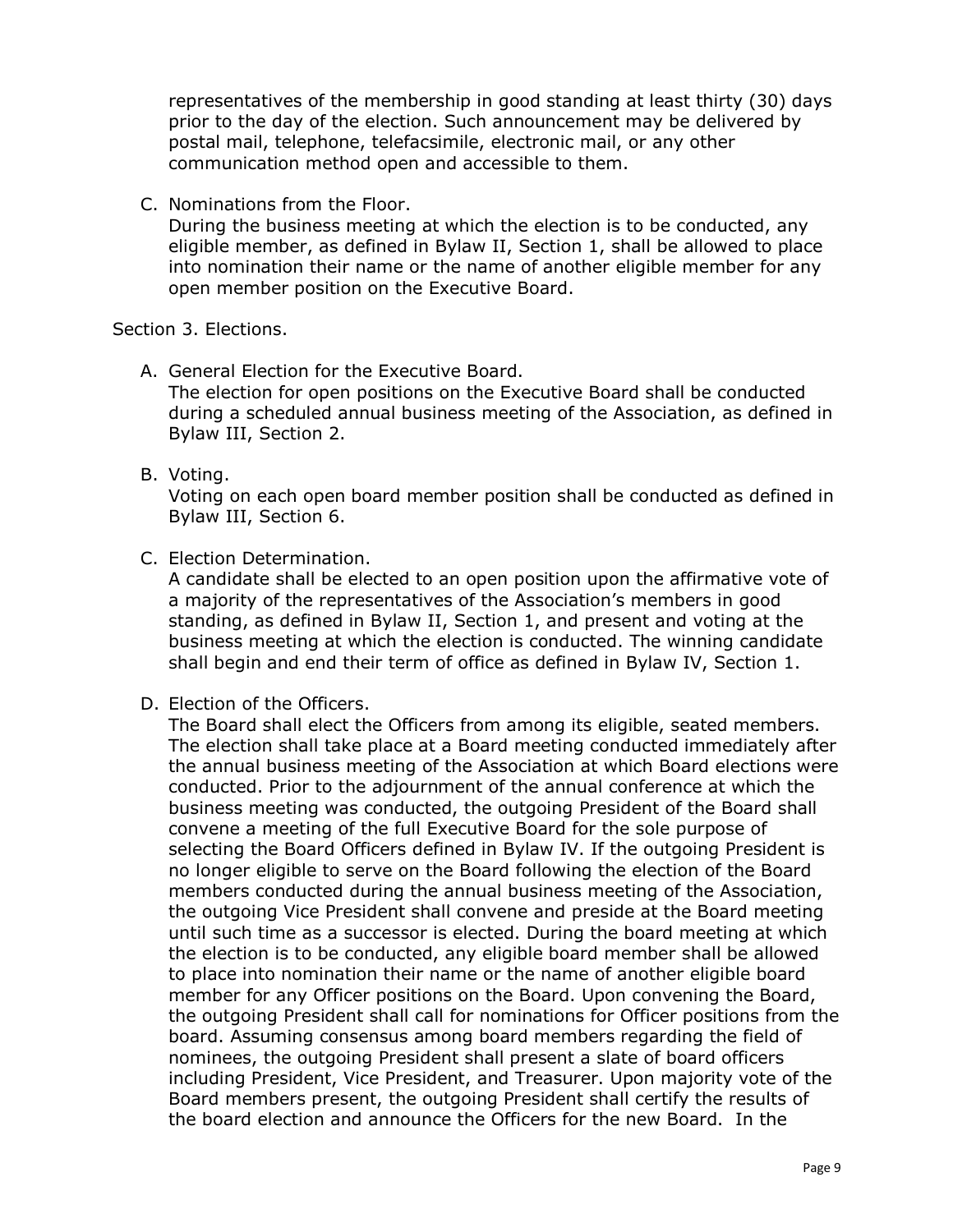event of multiple nominations for any Officer position, the outgoing President shall call for a separate vote on each Officer position including President, Vice President, and Treasurer. If two or more candidates are nominated for any Officer position, upon majority vote of the Board members present, the outgoing President shall certify the results of the board election and announce the Officers for the new Board. The terms of office for the President, Vice President, and Treasurer shall be a single (2) year term, beginning on the day of their election at the Board meeting and ending upon the election of their successor(s) at the next annual conference.

#### BYLAW VI INDEMNIFICATION

The private property of Association members, as defined in Bylaw II, Section 1; of members of the Association's Executive Board, as defined in Bylaw IV, Section 1, and of Association employees or agents shall not be subject to the payments of the debts of the Association. The provisions of Kentucky Revised Statutes 273.248(1) and 273.171(14) are adopted as a part of these Bylaws to the fullest extent permitted and are incorporated herein as if set forth in full, subject to the limitations of Kentucky Revised Statute 273.248(2). Further, the provisions for indemnification defined in Kentucky Revised Statutes 271B.8-500 through 271B.8- 580, inclusive and including any successor enactments, are adopted and included by reference herein as if set forth in full and shall be applicable to all members of the Executive Board, employees or other agents of the Association.

If it is ultimately determined that any member of the Executive Board, or employee or agent of the Association is not entitled to indemnification under this Bylaw, such person shall repay all expenses paid by the Association in the indemnification of expenses and liabilities incurred by said person in connection with any claim, action, suit or proceeding to which he or she was made a party by reason of being member of the Executive Board, employee or other agent of the Association.

The Executive Board shall authorize the purchase of insurance on behalf of any member of the Executive Board, employee, or other agent of the Association against any liability incurred by him or her which arises out of such person's status as a member of the Executive Board, employee or agent, whether or not the Association would have the power to indemnify the person against that same liability under Kentucky Revised Statutes 271B.8-510 or 271B.8-520.

### BYLAW VII AMENDMENT

These Bylaws may be amended at any business meeting of the Association upon the affirmative vote of two-thirds (2/3) of all of the votes entitled to be cast by the representatives of the Association's members in good standing as defined in Bylaw II, Section 1; provided notice of such amendment(s) and the nature thereof shall be given to the eligible voters at least thirty (30) days prior to the day of the business or special meeting at which said amendment(s) are to be presented for consideration. Such advance notice may be waived by a two-thirds (2/3)